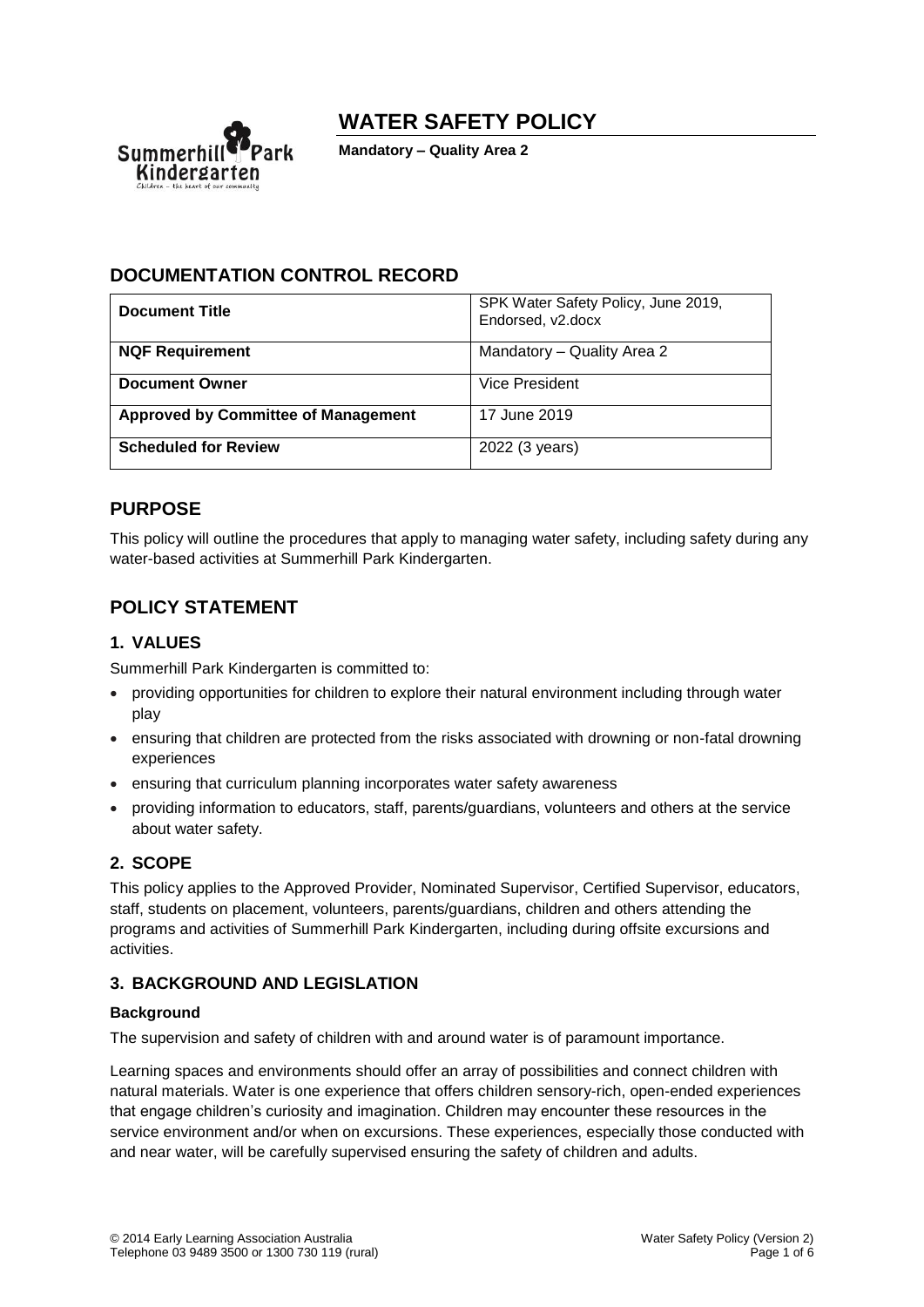Water safety relates to access to water in the building, the playground or on excursions, and also to the availability of drinking water for children.

It is imperative that educators remain vigilant in their supervision of children in and around water, and are alert to potential risks in everyday practice in the learning environment.

Drowning is a leading cause of death for children in Victoria, with infants and toddlers the group most at risk. Non-fatal drowning incidents can result in permanent brain damage and disability. Knowledge of potential hazards associated with water will assist educators to provide a safe, stimulating environment for preschool children.

Drowning hazards include large bodies of water such as swimming pools, rivers, creeks, dams and ponds. Smaller bodies of water, including nappy buckets, water containers, pet water bowls and poor drainage which allows water to collect can also present drowning hazards for young children. Children can drown in as little as a few centimetres of water.

Keep Watch is a public education program of Royal Life Saving Society – Australia, aimed at preventing the drowning deaths of children under 5 years of age in all aquatic locations. The program has four key actions:

- **supervise** children constantly around water
- **restrict access** to water hazards by using child-proof barriers and fences
- provide **water awareness** training to children
- **resuscitation** saves lives ensure that staff have completed current first aid training.

#### **Legislation and standards**

Relevant legislation and standards include but are not limited to:

- *Child Wellbeing and Safety Act 2005* (Vic) (Part 2: Principles for Children)
- *Education and Care Services National Law Act 2010*: Section 167
- *Education and Care Services National Regulations 2011*: Regulations 101(2), 168(2)(a)(iii)
- *National Quality Standard*, Quality Area 2: Children's Health and Safety

The most current amendments to listed legislation can be found at:

- Victorian Legislation Victorian Law Today:<http://www.legislation.vic.gov.au/>
- Commonwealth Legislation ComLaw:<http://www.comlaw.gov.au/>

#### **4. DEFINITIONS**

The terms defined in this section relate specifically to this policy. For commonly used terms e.g. Approved Provider, Nominated Supervisor, Regulatory Authority etc. refer to the *General Definitions* section of this manual.

**Adequate supervision:** (In relation to this policy) **supervision** entails all children (individuals and groups) in all areas of the service, being in sight and/or hearing of an educator at all times including during toileting, sleep, rest and transition routines. Services are required to comply with the legislative requirements for educator-to-child ratios at all times. Supervision contributes to protecting children from hazards that may emerge in play, including hazards created by the equipment used.

Adequate Supervision refers to constant, active and diligent supervision of every child at the service. Adequate supervision requires that educators are always in a position to observe each child, respond to individual needs, and immediately intervene if necessary. Variables affecting supervision levels include:

- number, age and abilities of children
- number and positioning of educators
- current activity of each child
- areas in which the children are engaged in an activity (visibility and accessibility)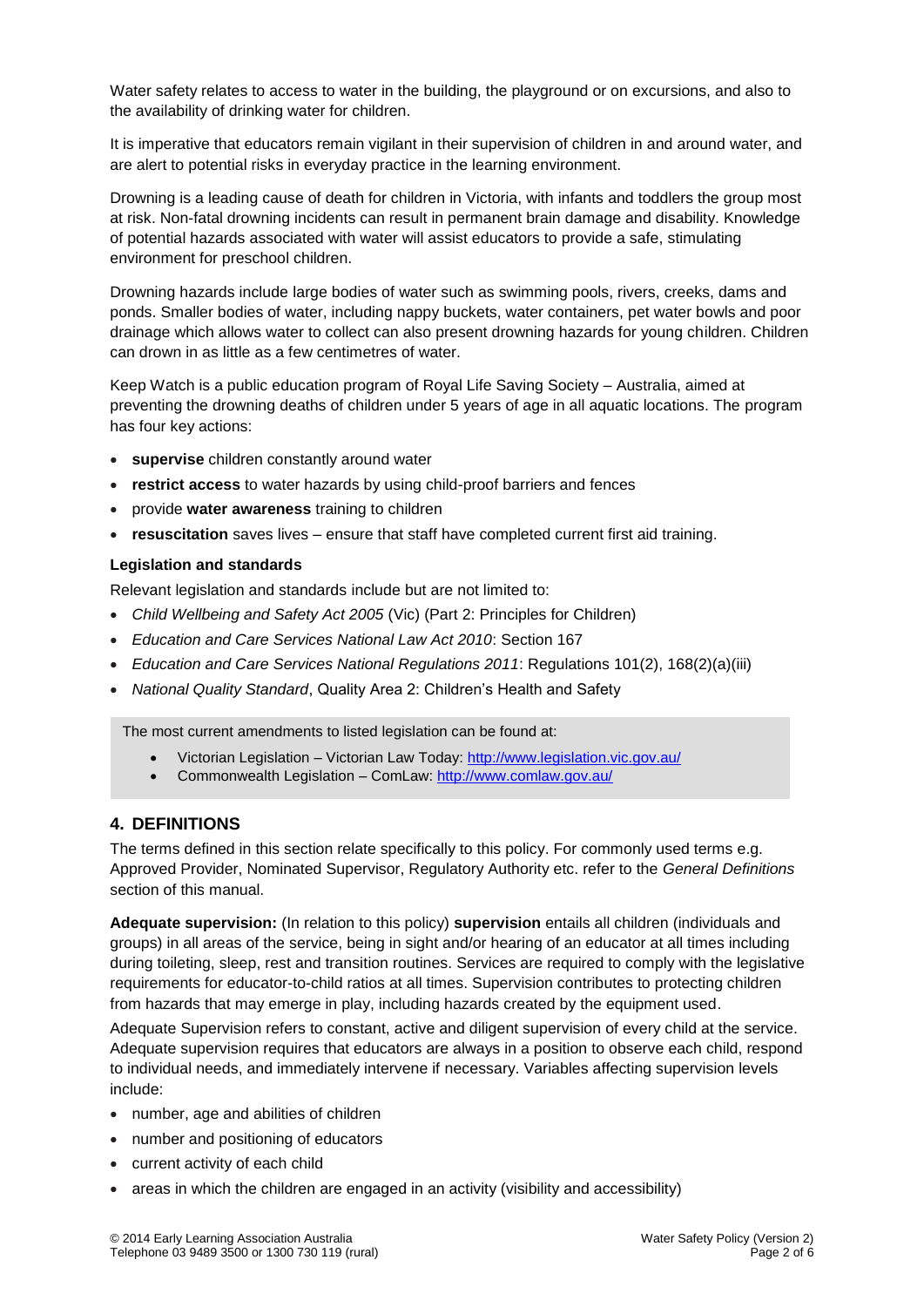- developmental profile of each child and of the group of children
- experience, knowledge and skill of each educator
- need for educators to move between areas (effective communication strategies).

**Approved first aid qualification:** A list of approved first aid qualifications, anaphylaxis management and emergency asthma management training is published on the ACECQA website: www.acecqa.gov.au

**Hazard:** A source or situation with a potential for harm in terms of human injury or ill health, damage to property, damage to the environment or a combination of these.

**Notifiable incident:** An incident involving workplace health and safety that is required by law to be reported to WorkSafe Victoria. Notification is required for incidents that result in death or serious injury/illness, or dangerous occurrences. For a complete list of incidents that must be reported to WorkSafe Victoria, refer to the *Guide to Incident Notification* on the WorkSafe Victoria website: www.worksafe.vic.gov.au

**Serious incident:** A serious incident is defined in Regulation 12 as:

- the death of a child while being educated and cared for by the service
- any incident involving an injury or trauma, or the illness of a child that requires or ought to have required:
	- − attention of a registered medical practitioner, or
	- − attendance at a hospital
		- examples include whooping cough, broken limb, anaphylaxis reaction
- any incident requiring attendance by emergency services
- a circumstance where a child appears to be missing, is unaccounted for, has been removed from the service contrary to the Regulations, or has been locked in or out of the service premises.

The Approved Provider must notify the Regulatory Authority (DET) in writing within 24 hours of a serious incident occurring at the service (Regulation 176(2)(a)). The Notification of serious incident form (available on the ACECQA website) is to be completed and submitted online using the National Quality Agenda IT System (NQA ITS). Records are required to be retained for the periods specified in Regulation 183.

**Water hazard:** (in relation to this policy) can lead to drowning or non-fatal drowning incidences. Drowning hazards include large bodies of water such as swimming pools, rivers, creeks, dams and ponds. Smaller bodies of water, including nappy buckets, water containers, pet water bowls and poor drainage which allows water to collect can also present drowning hazards for young children.

### **5. SOURCES AND RELATED POLICIES**

#### **Sources**

- Royal Life Saving Society Australia: [www.royallifesaving.com.au](http://www.royallifesaving.com.au/)
- Water Safety Victoria Water Safety Guide: *Play it Safe by the Water*: [www.watersafety.vic.gov.au](http://www.watersafety.vic.gov.au/)
- Kidsafe Water Safety Fact Sheet: [www.kidsafevic.com.au](http://www.kidsafevic.com.au/)

#### **Service policies**

- *Administration of First Aid Policy*
- *Emergency and Evacuation Policy*
- *Excursions and Service Events Policy*
- *Nutrition and Active Play Policy*
- *Incident, Injury, Trauma and Illness Policy*
- *Occupational Health and Safety Policy*
- *Supervision of Children Policy*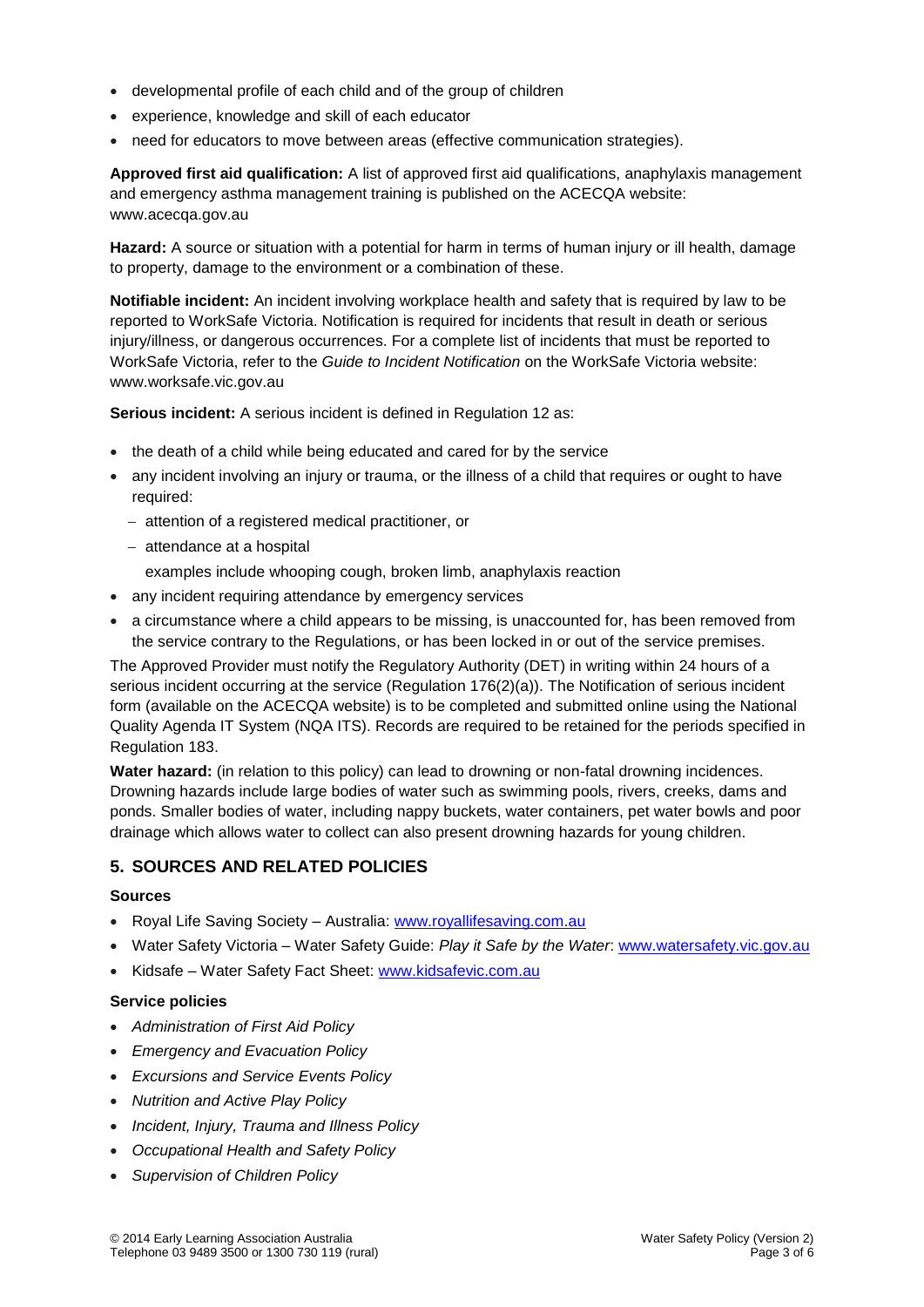## **PROCEDURES**

### **The Approved Provider is responsible for:**

- ensuring that children are adequately supervised (refer to *Definitions*) at all times when near water hazards (refer to *Definitions*)
- ensuring that educator-to-child ratios are maintained at all times (*Education and Care Services National Law Act 2010*: Sections 169(1)&(3), *Education and Care Services National Regulations 2011*: Regulations 123, 355, 357, 360)
- conducting a risk assessment in relation to any water hazards on or near the premises that may be accessible to children
- ensuring permission is obtained from parents/guardians for an excursion to a location where there is a water hazard (refer to *Excursions and Service Events Policy*)
- ensuring that water hazards and risks associated with water-based activities are considered in a risk assessment prior to conducting excursions and other offsite events (Regulation 101)
- ensuring increased levels of supervision for an excursion to a location where there is a water hazard (refer to *Supervision of Children Policy*)
- conducting a regular safety check of the service premises (refer to *Occupational Health and Safety Policy*)
- ensuring any water hazards that are not able to be adequately supervised at all times are isolated from children by a child-resistant barrier or fence (particularly large bodies of water including swimming pools, rivers, ponds etc.)
- ensuring that an educator with a current approved first aid qualification (refer to *Definitions*) is in attendance and immediately available at all times children are being educated and cared for by the service (Regulation 136)
- ensuring that details of current approved first aid qualifications (refer to *Definitions*) are filed with each staff member's record
- reporting serious incidents (refer to *Definitions*) to DET
- reporting notifiable incidents (refer to *Definitions*) to WorkSafe Victoria
- ensuring that water safety awareness is embedded in the curriculum
- providing current information to parents about water safety.

#### **The Nominated Supervisor is responsible for:**

- assisting the Approved Provider to implement the *Water Safety Policy*
- ensuring parents/guardians are informed of the *Water Safety Policy* on enrolment
- ensuring permission is obtained from parents/guardians for an excursion to a location where there is a water hazard (refer to *Excursions and Service Events Policy*)
- ensuring information on water safety (refer to *Sources*) is incorporated into the educational program
- ensuring that children are adequately supervised (refer to *Definitions*) and protected from hazards and harm at all times
- ensuring that water hazards and risks associated with water-based activities are considered in a risk assessment prior to conducting excursions and other offsite events (Regulations 100, 101)
- ensuring permission is obtained from parents/guardians for an excursion to a location where there is a water hazard (refer to *Excursions and Service Events Policy*)
- ensuring increased levels of supervision for an excursion to a location where there is a water hazard (refer to *Supervision of Children Policy*)
- ensuring that an educator with a current approved first aid qualification (refer to *Definitions*) is in attendance and immediately available at all times children are being educated and cared for by the service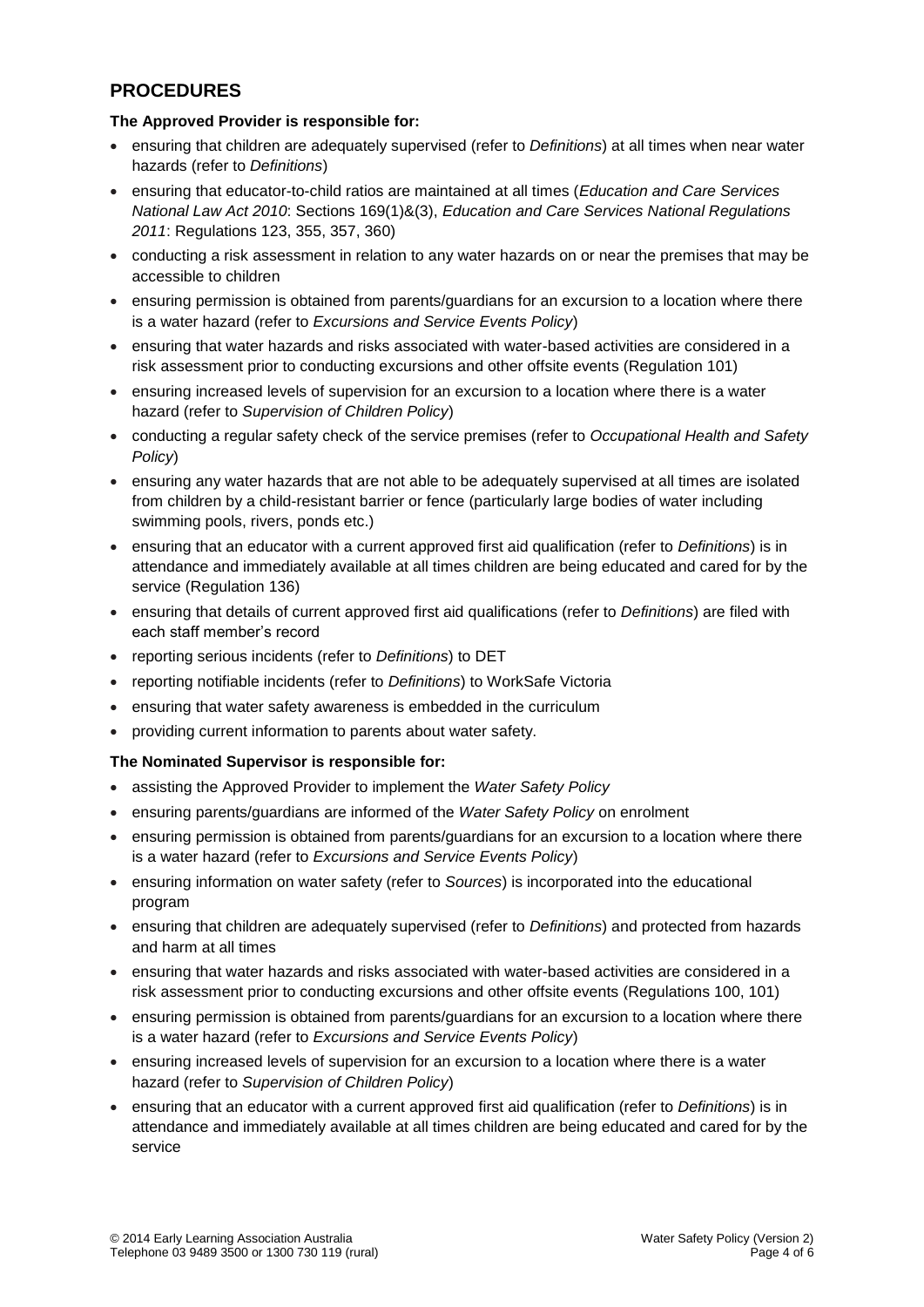- ensuring that all educators' current approved first aid qualifications meet the requirements of the National Regulations and are approved by ACECQA (refer to *Administration of First Aid Policy*)
- informing the Approved Provider immediately if any serious or notifiable incidents (refer to *Definitions*) occur at the service.

#### **Certified Supervisors and other educators are responsible for:**

- providing adequate supervision (refer to *Definitions*) at all times
- undertaking a risk assessment prior to an excursion to a location where there is a significant water hazard (refer to *Excursions and Service Events Policy*)
- adjusting supervision strategies to suit the activities being undertaken (refer to *Supervision of Children Policy*)
- obtaining parental permission for an excursion to a location where there is a water hazard (refer to *Excursions and Service Events Policy*)
- maintaining a current approved first aid qualification (refer to *Definitions*)
- ensuring gates and other barriers restricting access to water hazards are closed at all times and that fences are kept clear at all times
- ensuring that containers of water (including nappy buckets and cleaning buckets) are sealed with child-proof lids
- ensuring wading/paddling pools, water play containers and portable water courses are emptied immediately after each use and stored in a manner that prevents the collection of water when not in use
- checking the outdoor learning environment at the beginning and end of each day for puddles or filled containers that could pose a potential risk to small children after heavy rain
- providing water safety education as a part of the service's program
- informing the Approved Provider immediately if any serious or notifiable incidents (refer to *Definitions*) occur at the service.

#### **Parents/guardians are responsible for:**

- supervising children in their care, including siblings, while attending or assisting at the service
- ensuring that doors, gates and barriers, including playground gates, are closed after entry or exit to prevent access to water hazards
- informing themselves about water safety
- ensuring their children understand the risks associated with water
- recognising when resuscitation is required and obtaining assistance
- considering undertaking approved first aid qualifications, as resuscitation skills save lives.

#### **Volunteers and students, while at the service, are responsible for following this policy and its procedures.**

## **EVALUATION**

In order to assess whether the values and purposes of the policy have been achieved, the Approved Provider will:

- regularly seek feedback from educators, staff, parents/guardians, children, management and all affected by the policy regarding its effectiveness
- monitor the implementation, compliance, complaints and incidents in relation to this policy
- keep the policy up to date with current legislation, research, policy and best practice
- revise the policy and procedures as part of the service's policy review cycle, or as required
- notify parents/guardians at least 14 days before making any change to this policy or its procedures.